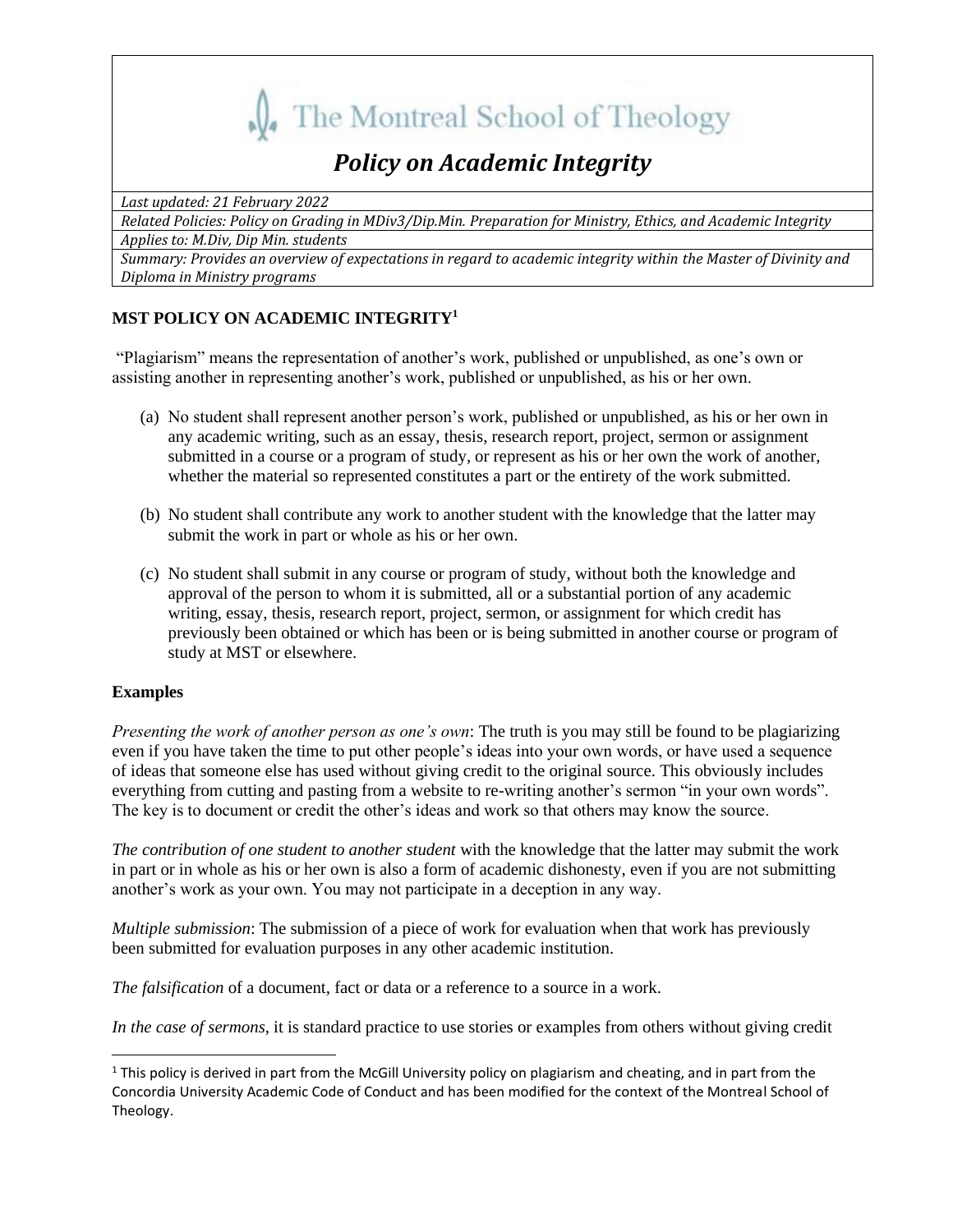in the presentation of the sermon. However, whenever a sermon is presented in written form, (e.g. for credit, in class, or on any website) a footnote should make clear the original source of the story and examples. However, it is never acceptable to borrow word for word even if credit is given. Remember, the vast majority of any sermon should represent your own ideas, and words.

### **Disciplinary Process**

The following disciplinary process shall be followed in relation to academic misconduct:

- (1) The disciplinary process is initiated when a course instructor or a Director of Pastoral Studies (DPS) believes that a student has violated the principles of academic integrity as these are outlined above. (Course instructors would do so in relation to courses taught and Directors of Pastoral Studies would do so in relation to any work completed in relation to the Field Placement).
- (2) The course instructor or DPS shall consult with the Director of MST in order that they may together (i) determine whether academic misconduct has taken place, and, if so, (ii) determine a sanction that is in keeping with the gravity of the offense. Possible sanctions include the following:
	- a. The student may receive a written caution.
	- b. A piece of work may need to be resubmitted. (replaces)
	- c. Additional coursework may be assigned.
	- d. A grade reduction may be imposed for the assignment.
	- e. A grade reduction, including a grade of Fail, may be assigned for the course.
- (3) In the event that the course instructor is also the Director of MST, the Director shall designate another member of the Academic Committee to act in the place of the Director with respect to paragraphs 2 through 5 of this policy.
- (4) The Director of MST shall meet with the student to explain the finding of academic misconduct, to explain the sanction being applied, and to hear any explanation or acknowledgment from the student. The Director may, as a result of this meeting, amend the finding of academic misconduct and/or adjust the sanction.
- (5) Within 5 business days of the above meeting, the Director of MST shall submit to the student, in writing, an explanation of the finding of academic misconduct and the sanction. This written explanation shall also be submitted, at the same time, to the Academic Committee of the Montreal School of Theology.
- (6) If the Academic Committee of the Montreal School of Theology receives more than one report of academic misconduct by a student, the Committee shall review these reports within 15 business days of receiving the most recent report, and may apply one of the following additional sanctions if there is more than one finding of academic misconduct:
	- a. Dismissal from the program.
	- b. Suspension from the program for a specific period of time.
	- c. Suspension from the program for a specific period of time with remedial or professional development work to be completed.
	- d. Assign a failing grade in one or more course.
	- e. Assign a grade of pass with notation in one or more course.

Any such additional sanction shall be communicated to the student within 5 business of the meeting, and shall be communicated in writing.

(7) Any report submitted to the Academic Committee, or decision taken by the Academic Committee with respect to the academic misconduct of a student, shall remain in the student's permanent file and shall be submitted to the student's college. A notation of misconduct shall appear on the